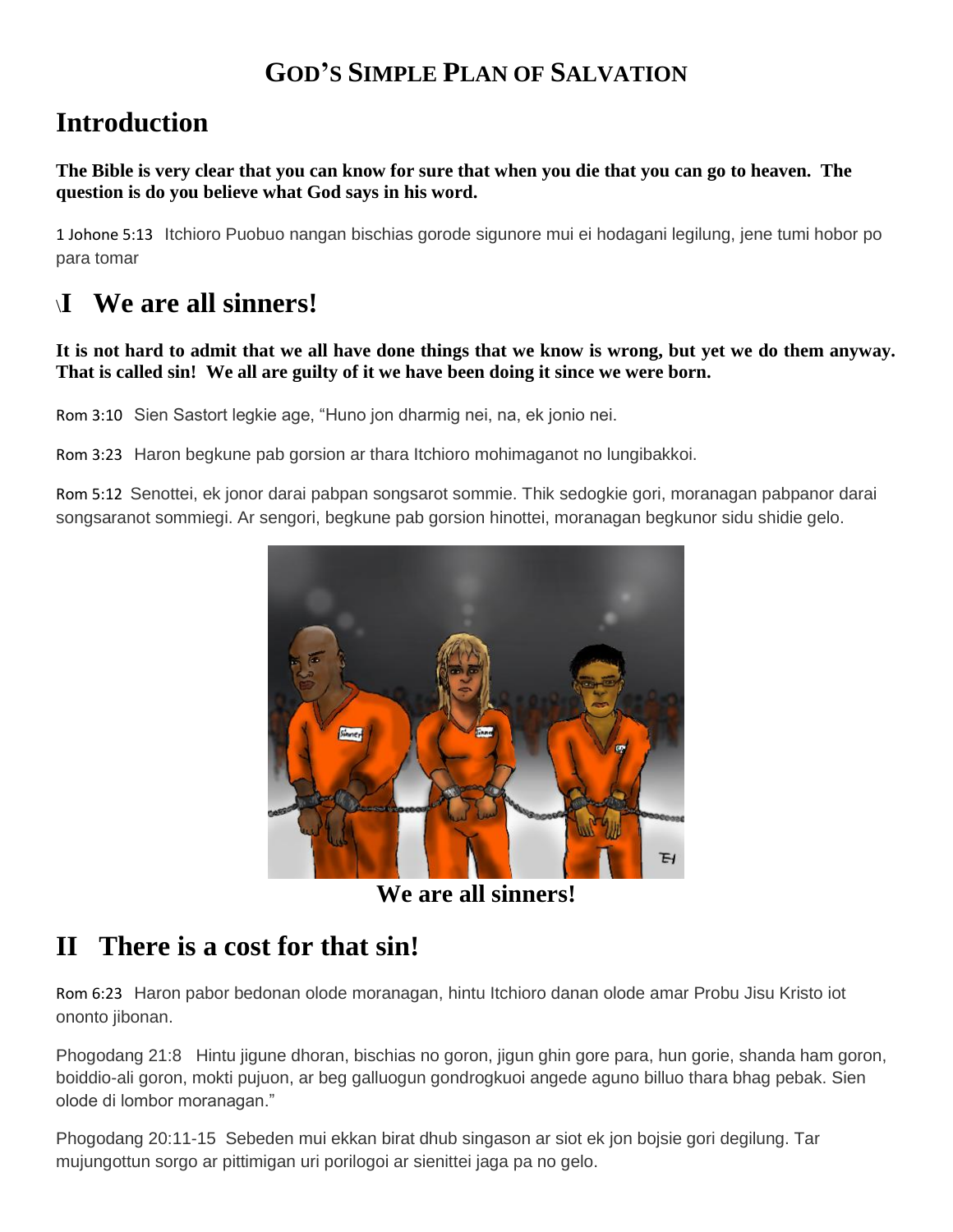**12** Itchiorbuor mujungot mora manus, sigon-dangor mui degilung. Siot boiun mellie gori degilung. Aro ekkuo boi, jibe Jibono Boi, sibie mela oie. Mora manuschunore tharar hamani onusare ar boibuot lega onusare bijier gora olo.

**13** Sagorane tar siot mora agonde sigun nigilei dilo. Moranagane ar padalane tharar siot agonde moragun nigilei dilak. Thara prottiek jonore tharar hamani onusare bijier gora olo.

**14** Sebeden moranaganore ar padalanore aguno billuot phelei die olo. Sien olode di lombor moranagan. **15** Ar jar nangan Jibono Boibuot legkie pa no jai, tare aguno billuot phelei die olo.

# **III Christ died for our sins.**

Rom 5:6 Haron ami bolnei gori thagke thik somoie Kristo Itchior sara manuschunottei morsiegi.

Rom 5:8 Hintu amattei Itchiore tar hospanagan edogkie gori degeie: Ami pabi elongge lokkene Kristo amattei morsiegi.

Roma 14:9 Haron sei uddischuoi Kristo morsiegi ar jiei udinei baji age, jene the moragunor ar jedagunor Probu oi.

Rom 6:23 Haron pabor bedonan olode moranagan, hintu Itchioro danan olode amar Probu Jisu Kristo iot ononto jibonan.



**Christ died for sinners!**

# **IV Salvation is a free gift, not by good works. You must take God's word for it, and trust Jesus alone!**

Salvation is trusting and receiving Jesus Christ as your Savior. It's trusting in the fact that Jesus Christ died on the cross of Calvary to pay for your sins! It's realizing there is absolutely nothing whatsoever you can do to save yourself and *completely* trusting in Jesus Christ to save you! It's not any church that saves. It's not any baptism, not good works, not sacraments, not repenting, not praying through, not living a good life — IT'S NOT ANYTHING YOU CAN DO!

Hamani 4:12 Muktigan haro iot nei, haron sorgo tole manjiore nang thoi duonde moiddie amare mukti goribar oinnio nang nei ar."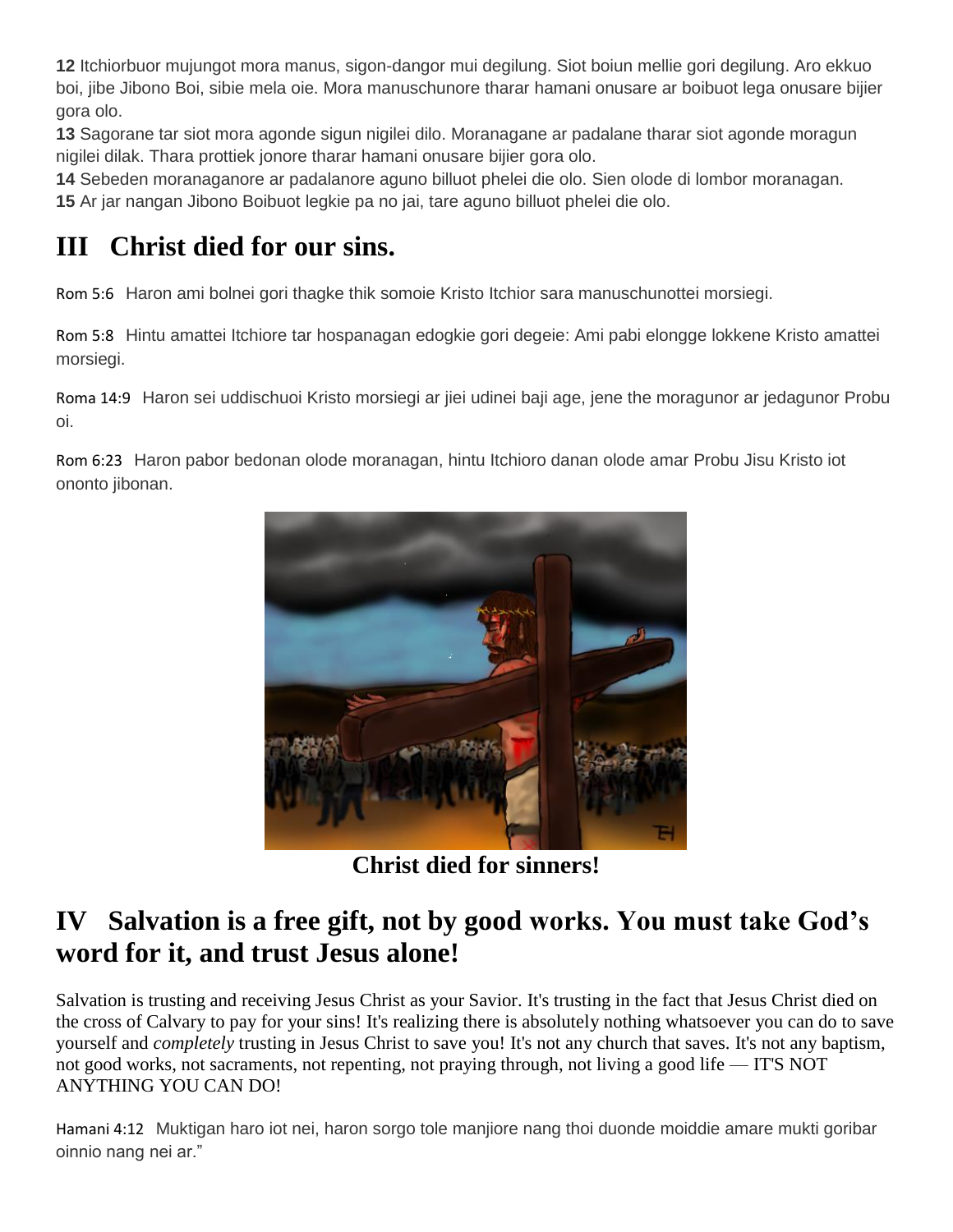Ephiso 2:8-9 Haron bischiaschandoi doyer darai tomare mukti gora oie, tumi nije-nije mukti no awh. Muktigan olode Itchioror danan. Ien hameie noi adikkie je huno jone bar goribak.

Titare 3:5 Sebeden the amare mukti gorsie. Ami dharmigo ham gorseidie sienottei noi, hintu tar doyegano darai, Pobitro Aptar nuo jormoloi nuo goraidie sieno darai amare mukti gorsie.



#### **V We must put our faith and trust in Christ in order to be saved.**

Rom 4:24 Hintu sien amatteio. Je amar Probu Jisure morattun jiei tulliede Itchiorbuore bischias gore, tharareo dharmigkanot gona obo.

Rom 10:9-10, 13 Itchiore Jisure morattun jiei tullie bili judi tui tor ontorot bischias goros ar muendi tare Probu bili haam haas, tui mukti pebe. Haron ontoredi bischias gorinei dharmigkan pan, ar muendi muktigan haam haan. Haron, "Je PROBUR nangan dage the mukti pebo."



*If you want to accept Jesus Christ as your Savior and receive forgiveness from God, here is prayer you can pray. Saying this prayer or any other prayer will not save you. It is only trusting*